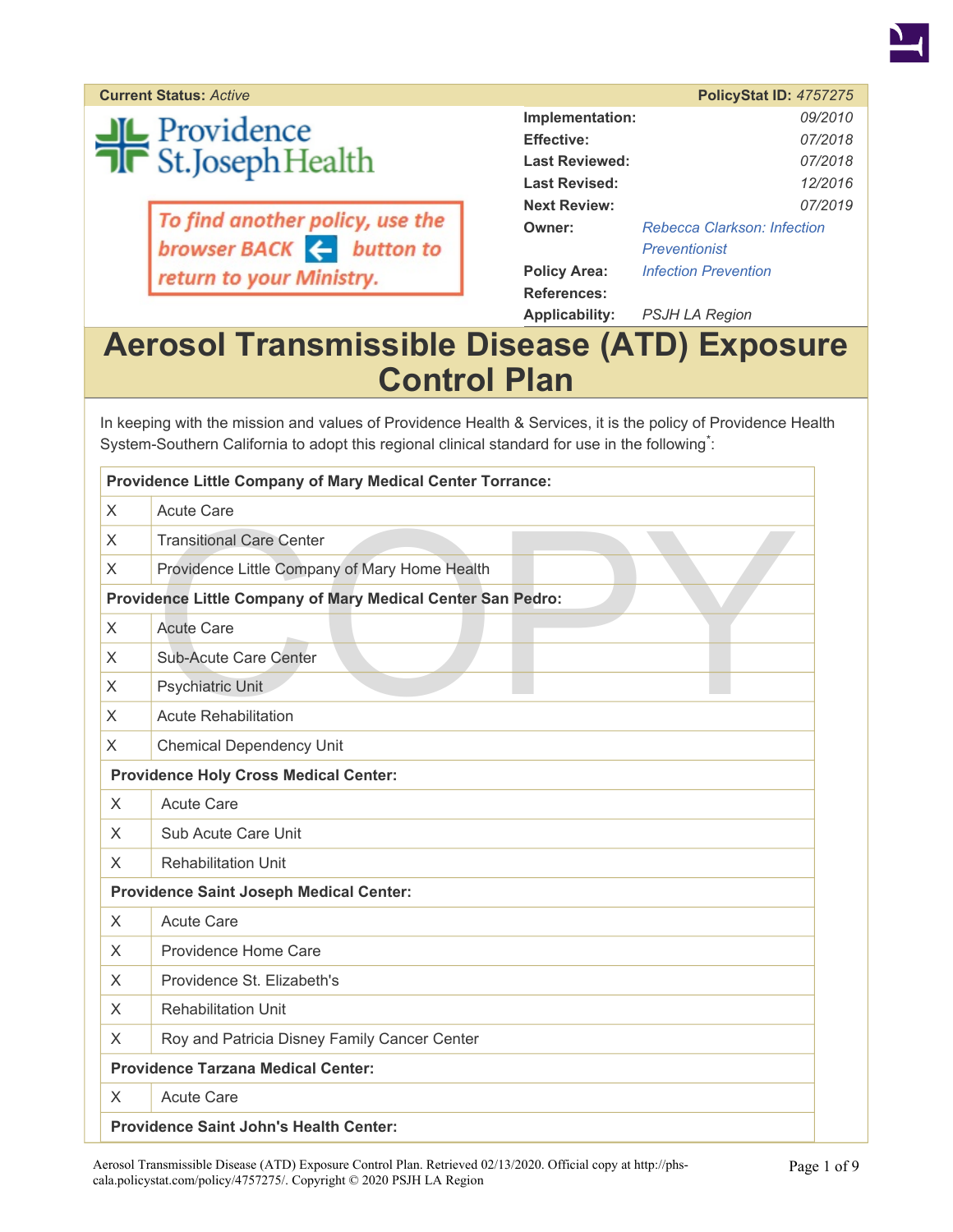Acute Care

\*An "x" identifies inclusion and the absence of an "x" indicates exclusion or exception.

# **POLICY**

In keeping with the philosophy and mission of Providence Health & Services the California Region shall implement patient assessment, engineering work practice controls and provide personal protective equipment to minimize employee exposure to Aerosol Transmissible Diseases (ATDs).

Responsibility for implementation and annual review of this plan: Epidemiology & Infection Prevention (Lead), Occupational Safety, Health & Wellness; Education. The plan will be reviewed annually with involvement from patient care staff.

The purpose of this policy is to prevent transmission of Aerosol Transmissible Diseases (*ATDs*) from an infected individual to a susceptible host. Examples of the disease in this category include TB, measles, Severe Acute Respiratory Syndrome (*SARS*), monkey pox, smallpox (*Variola*), chicken pox (*Varicella*), novel or unknown ATDs. The following is a written exposure control plan designed to identify and protect all individuals from exposure to ATDs to ensure compliance with regulatory agencies.

# **DEFINITIONS**

- *Air Change* a replacement of the air contained by a room or enclosure with an equal quantity of fresh air or HEPA filter air
- **Change** a replacement of the air contained by a room or enclosure with an equal quantity of<br>or HEPA filter air<br>ergy test a skin test to assess the competence of the body's immune system by evaluating d<br>e hypersensiti • *Anergy test* – a skin test to assess the competence of the body's immune system by evaluating delayed type hypersensitivity (*DTH*). The test shall include mumps and at least one additional DTH skin test antigen, unless an equally effective testing procedure
- *Confirmed Infectious TB case –* a person who has been diagnosed with pulmonary or laryngeal TB by positive culture of body fluid or tissue, unless medically determined to be non-infectious
- *Emergency personnel* an emergency medical technician, paramedic, ambulance attendant, firefighter, or peace officer
- *Exposure incident* an event in which an employee sustains substantial exposure to a confirmed infectious ATD case, or to a suspected infectious ATD case who is determined to have been an infectious ATD case at the time of the incident, without the benefit of all applicable exposure control measures. In determining whether the event involves substantial exposure, the following factors shall be taken into account, the infectiousness of the exposure source, the extent to which the employee was protected from exposure, and the length of the exposure event
- *HEPA* in reference to a filter, delivering high efficiency particulate air filtration which is 99.97 percent efficient against 0.3 micrometer monodisperse dioctyl phthalate (*DOP*) particles
- *High-risk procedure*
	- aerosolized pentamidine administration and sputum induction
	- a procedure performed on a suspect or confirmed infectious ATD case which can aerosolize body fluids likely to be contaminated with ATD bacteria including, but not limited to:
		- operative procedures such as tracheotomy, thoracotomy, or lung biopsy
		- respiratory care procedures such as tracheotomy or endotracheal tube care
		- diagnostic procedures such as bronchoscopy and pulmonary function testing
		- resuscitative procedures performed by emergency personnel
	- an autopsy or pathology procedure performed on a body or on tissues suspected to be infected with ATD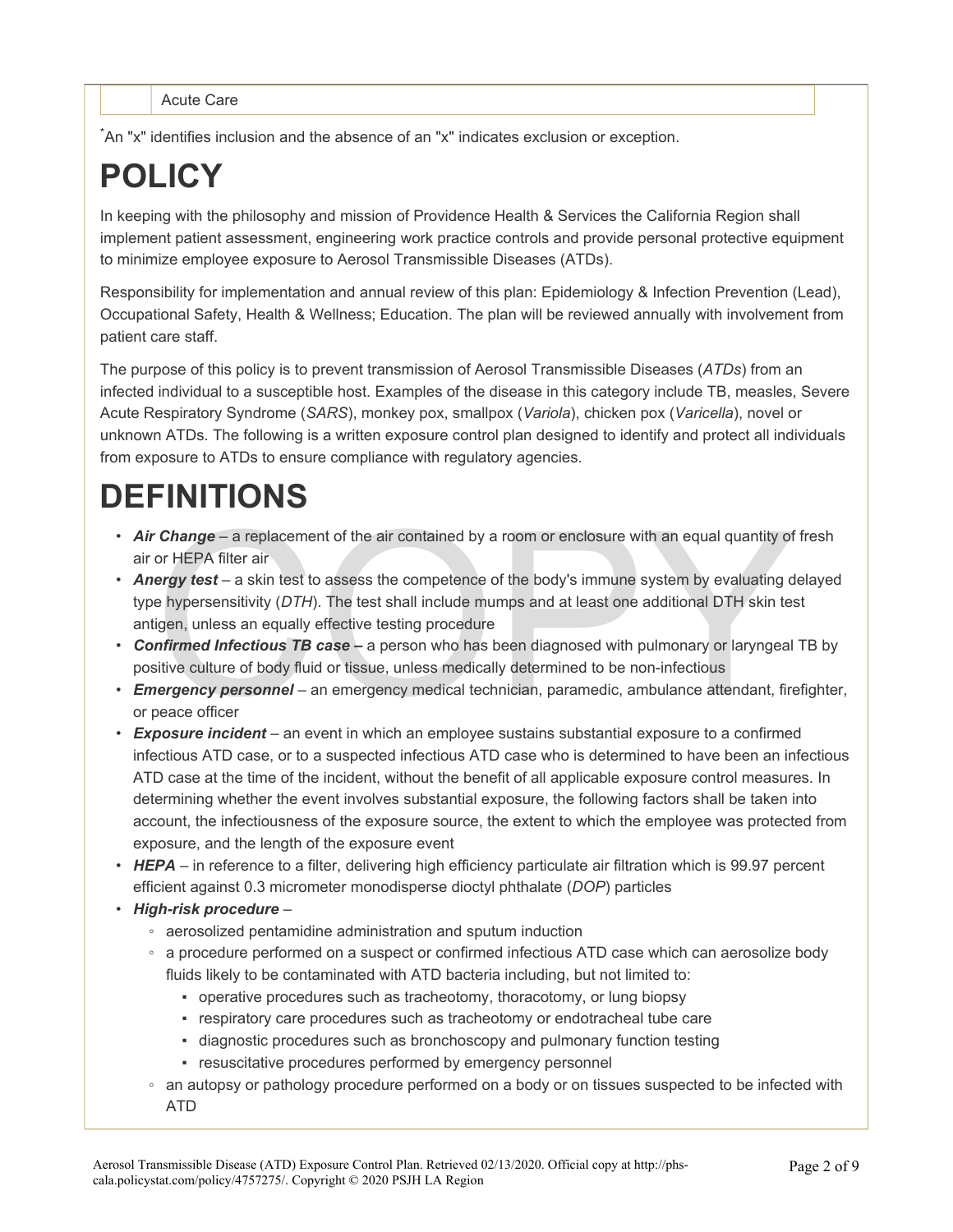- *HIV –* the human immunodeficiency virus, the cause of Acquired Immunodeficiency Syndrome (*AIDS*)
- *Isolation enclosure* an enclosed space, other than a room or manufactured isolation unit, which is used to provide atmospheric isolation
- *Isolation room* a room which is used to provide atmospheric isolation
- *Isolation unit* a commercially available apparatus which is used to provide atmospheric isolation
- *Licensed healthcare professional* a person whose legally authorized scope of practice allows him or her to provide the medical evaluation or preventive therapy required
- *Local exhaust ventilation* ventilation provided by device, e.g., an enclosed or semi-enclosed exhaust hood, booth, or tent, which removed airborne contaminants at or near their source
- *Patient* a person present for the purpose of medical evaluation or treatment
- *Source case* either a suspect of confirmed ATD case
- *Suspect Infectious TB case*
	- a person who
		- . is known, or with reasonable diligence should be known by te hospital to be infected with TB, and has signs or symptoms of pulmonary or laryngeal TB
		- has a positive acid-fast bacilli (*AFB*) smear obtained for the purpose of diagnosing pulmonary or laryngeal TB
		- meets the criteria developed by the hospital Question does each hospital have a policy that ID's the criteria? Can this be regionally agreed upon?
	- A suspect infectious TB case is neither a confirmed infectious TB case nor any person who has been medically determined to be non-infectious
- *TB* tuberculosis
- A suspect infectious TB case is neither a confirmed infectious TB case nor any person who has<br>
medically determined to be non-infectious<br>
 tuberculosis<br> **bacteria** Mycobacterium tuberculosis, Mycobacterium bovis, or Myc • *TB bacteria –* Mycobacterium tuberculosis, Mycobacterium bovis, or Mycobacterium africanum, the pathogens which cause human TB infection and disease
- *TB Skin Test (TST*) a test for TB infection using the Mantoux technique (*intradermal injection of 0.1 milliter of five tuberculin units of purified protein derivative, or PPD*)

## **EQUIPMENT**

- N-95 respirator mask
- Powered air purifying respirator (PAPR)
- Surgical/procedure mask
- Tissues
- CAL-OSHA 300 Log

## **PROCEDURE/GENERAL INSTRUCTIONS**

#### **Exposure Control Plan**

#### 1. **Patient Assessment**

- A. Rapidly identify known and suspected cases of aerosol transmissible disease by screening patients for symptoms on initial encounter or before admission. Signs and symptoms shall include symptoms of upper respiratory infection such as nasal congestion, sore throat, persistent cough *(>3 weeks duration*), bloody sputum, night sweats, unexplained weight loss, anorexia, fever (*100.4 or higher*), chills, recent TB exposure, or past TB diagnosis with above symptoms (*TB*), or per CDC, CDPH, or other appropriate agency guidelines.
- B. Promptly initiate appropriate precautions on suspect cases, per current guidelines and policy. Place suspect cases in a special waiting area in outpatient, emergency rooms, clinics, or take directly to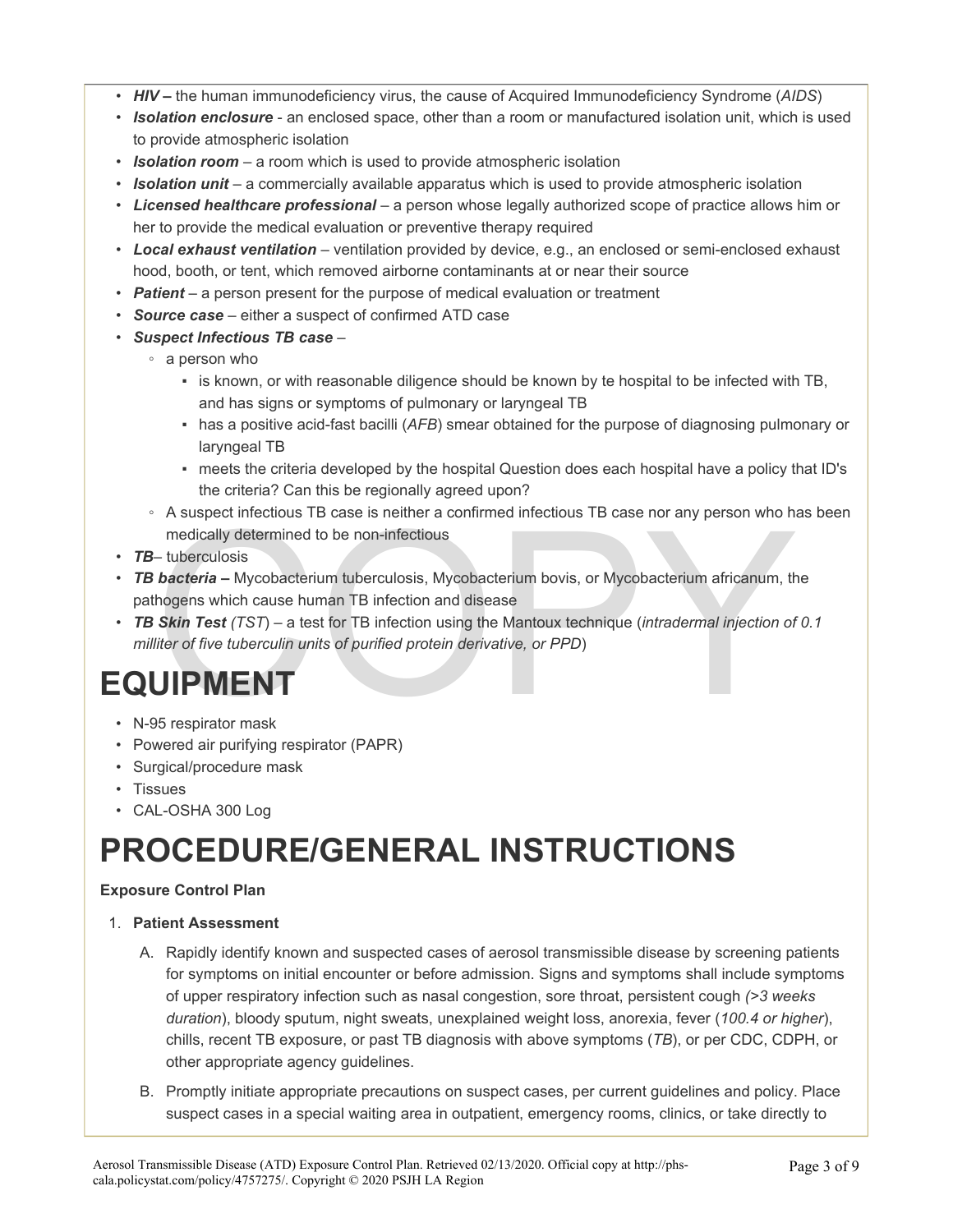exam room. Provide the patient with a surgical mask and tissues with instructions for their use. If admitted to the acute hospital, place in Airborne Precautions (*ATD suspect*), Contact and/or Droplet Precautions.

C. Microbiology shall provide rapid processing and reporting of acid-fast smear, culture/sensitivity results, and other related Microbiology findings. Some specimens may be sent to an outside laboratory.

#### 2. **Communication**

- A. Patients with signs and symptoms of ATDs are identified and placed in appropriate setting and isolation upon admission.
- B. Isolation status is communicated to ancillary departments through a ticket-to-ride tool or other department-specific hand-off process.
- C. Based on current CDC recommendations, suspected or confirmed cases of reportable ATDs are reported to LA County Department of Public Health. Should those phone numbers be placed here?

#### 3. **Atmospheric Isolation**

- A. Any patient who is a rule out or confirmed infectious for Aerosol Transmissible disease will be placed in Airborne Precautions and transferred to a negative pressure room as soon as possible, as appropriate.
- solation rooms and enclosures shall at all times while occupied by any source case, be provided with dilution ventilation, HEPA filtration of the air, or both in combination, to effect a rate of at twelve (12) room air cha B. Isolation rooms and enclosures shall at all times while occupied by any source case, be provided with dilution ventilation, HEPA filtration of the air, or both in combination, to effect a rate of at least twelve (12) room air changes per hour.
- C. Negative Pressure isolation rooms and enclosures are constantly monitored by indicators with alarms to determine that air moves from all adjacent areas into the room or enclosure.
- D. All rooms used as hospital emergency rooms, hospital admitting or waiting areas for patients who are to undergo high risk procedures shall be provided with dilution ventilation, HEPA filtration of the air, or both in combination, to effect a rate of at least ten (10) air changes per hour.

Each hospital is equipped with designated Negative Pressure rooms for isolation purposes

#### 4. **Decontamination**

- A. Equipment will be decontaminated per policy.
- B. Disposable PPE and other devices will be appropriately disposed of according to infection prevention procedures.

#### 5. **High Risk Procedures**

- A. All high-risk medical procedures will, to the extent feasible, be performed in conjunction with:
	- 1. effective local exhaust ventilation, and
	- 2. dilution ventilation or HEPA filtration at a rate of greater than twelve (12) room air exchanges per hour, and
	- 3. Use of a PAPR
	- 4. Use of any other Personal Protective Equipment required for that ATD.

#### 6. **Contaminated Air**

A. To the extent feasible, all potentially ATD-contaminated air from isolation rooms (*or local exhaust*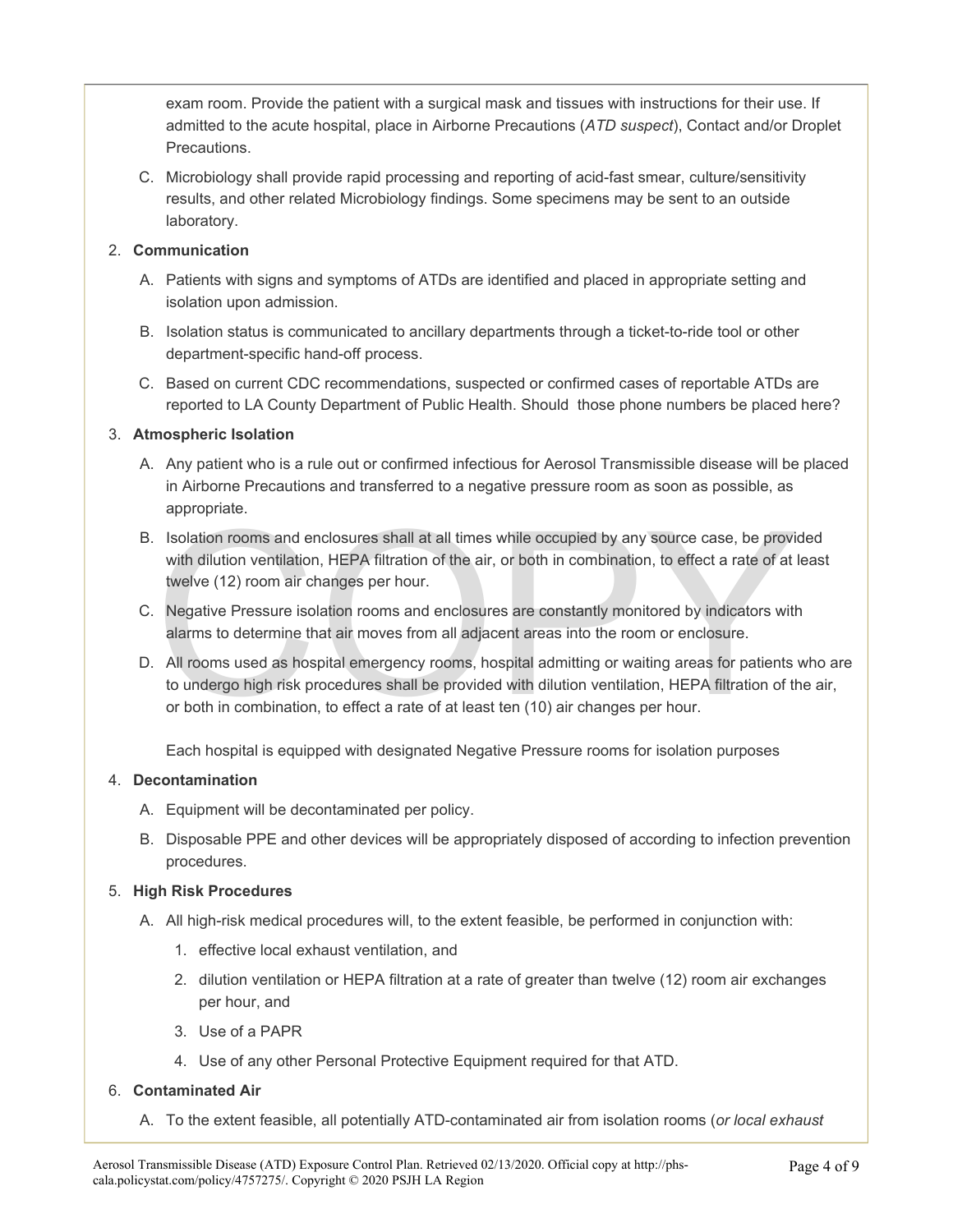*systems such as from enclosed booths*) will be directly exhausted to the outside of the building.

- B. Air which is not directly exhausted outside shall be HEPA-filtered before recirculation.
- C. Exhaust air outlets shall be positioned so that contaminated air does not enter the building.

#### 7. **Lab Bio-Safety**

A. As required, a Biological Safety Officer, qualified by training, is assigned to evaluate hazards associated with laboratory procedures involving ATP-L.

#### 8. **Personal Protective Equipment**

- A. Employees will use recommended personal protective equipment in the following situations:
	- 1. When in a room where a patient is undergoing, or has undergone within the past hour, any highrisk medical procedure.
	- 2. When in an isolation room which is occupied or has been occupied within the past hour, by a suspect or confirmed infectious ATD case.
	- 3. When in the presence of an unmasked source case.
	- 4. When changing filters in a HEPA filtration machine or ventilation ducts used to remove ATD bacteria.
	- 5. When the suspect or confirmed infectious ATD case is not in appropriate isolation to the extent feasible and consistent with sound medical practice, the patient will wear a surgical mask.
	- 6. The hospital shall ensure, whenever feasible, that no employee utilizes or is exposed to a decontamination procedure which may aerosolize body fluids containing ATD bacteria or virus.
	- 5. When the suspect or confirmed infectious ATD case is not in appropriate isolation to the feasible and consistent with sound medical practice, the patient will wear a surgical mask of the hospital shall ensure, whenever 7. Any area in which a suspect or confirmed infectious ATD case is placed shall be posted with a sign to allow employees to easily identify the hazard of potential ATD exposure.
		- 8. The hospital shall provide for employees, a respiratory protection program that includes medical evaluation, training, fit testing and periodic program evaluation.

#### 9. **Staff Vaccination**

- A. As part of the On-Boarding Health Screen staff must provide proof of immunization for vaccine preventable diseases including: Measles, Mumps, and Rubella. In the absence of documentation of vaccination, blood lab test for immunity and will be drawn and notified in writing of susceptibility status. Vaccines will be offered free to all employees as needed.
- B. Those with no history of Varicella disease may be tested for immunity and referred to their primary physician for vaccination.
- C. Tdap vaccination will be offered to employees per the CDC and CA DPH guidelines.
- D. Employees who need a Tetanus booster related to an injury are given the Tdap vaccine.
- E. Employees whose job duties include providing direct care, who choose to sign a waiver of vaccination understand that they are subject to a medical furlough should they be exposed to a disease that requires removal from patient care duties or if Providence medical facility experiences an outbreak of the aforementioned communicable diseases.

All employees and volunteers are offered, free of charge, an annual influenza vaccine. If an employee or volunteer does not get vaccinated, he/she must provide a written declination to include reason for declining. If employees/volunteers have received their vaccination at another facility then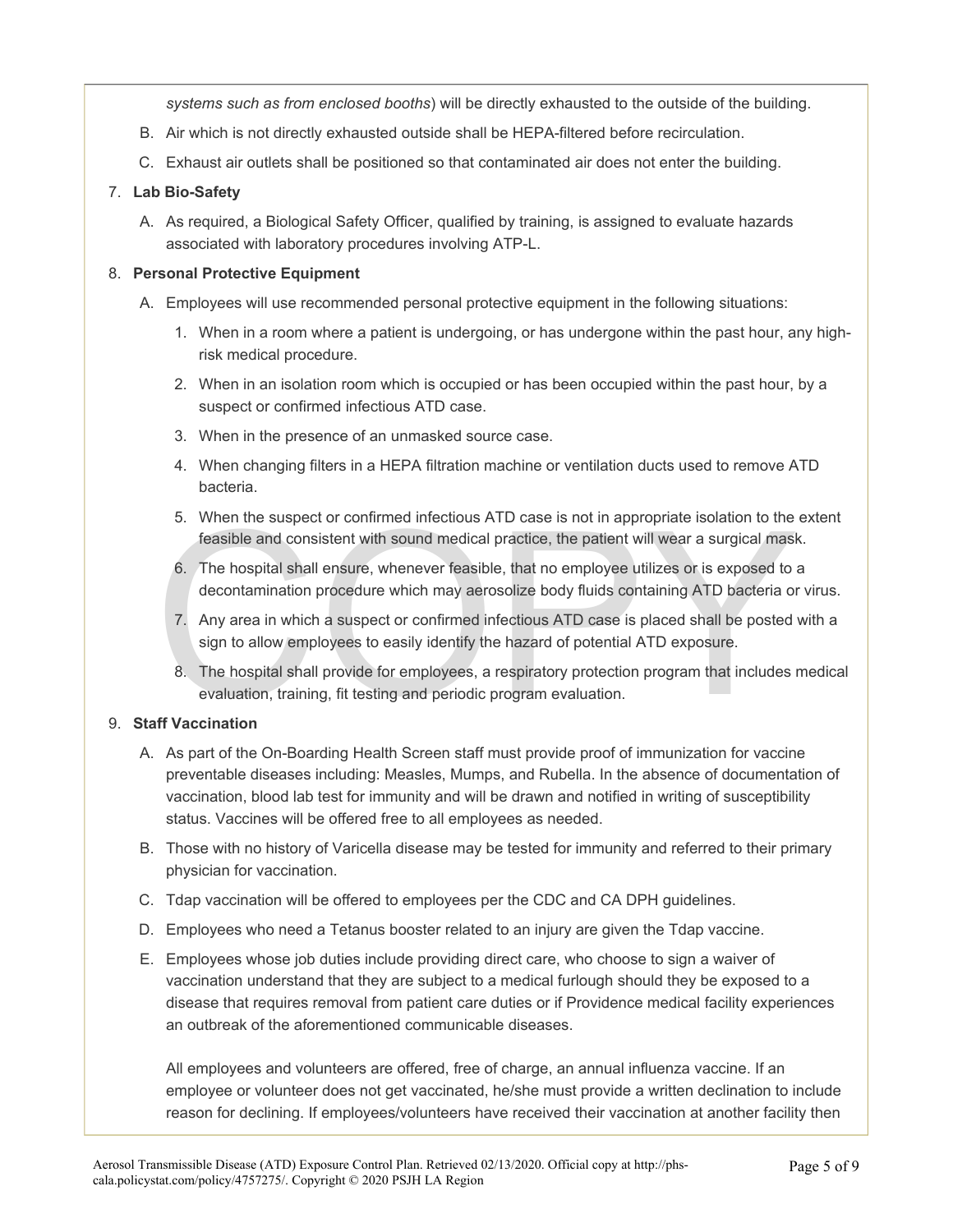they must notify OSHW that it was completed.

#### 10. **Surveillance and Employee Notification**

- A. TB Skin Testing/or Q Gold lab test
	- 1. Employees', who have a previously documented negative tuberculin skin test within the last twelve (12) months, will receive a Quantiferon TB Gold blood test upon hire.
	- 2. Based on the individual hospital's annual TB risk assessment, employees who have exposure to patients or have their work space in shared air with patients will receive a TB/ or Q Gold lab test skin test annually and for post-exposure surveillance.
	- 3. All TB/ or Q Gold lab test skin tests are administered and interpreted by a licensed healthcare professional.
- B. Written notification of the tuberculin skin test/ or Q Gold lab test results and interpretation shall be provided promptly to each employee tested. Notification shall include the following statement: *"HIV infection and other medical conditions may cause a tuberculin skin test to be negative even when TB infection is present. Persons with HIV infection and certain other medical conditions that may suppress the immune system are at significant risk of progressing to TB disease, if they have TB infection. If you have HIV infection or other medical conditions that may suppress the immune system, discuss your risk of TB disease with your primary care provider."*
- Anergy testing shall be provided on request or when medically indicated to any employee where<br>ceives a negative TB skin test result.<br> **COPY TB exposures:**<br>
TB exposures:<br>
1. Occupational Safety, Health & Wellness shall pro C. Anergy testing shall be provided on request or when medically indicated to any employee who receives a negative TB skin test result.

#### 11. **Employee Exposure Evaluation and Preventive Therapy (Employee)**

- A. TB exposures:
	- 1. Occupational Safety, Health & Wellness shall provide the following services:
		- a. Medical evaluation for any employee who is a suspect or confirmed TB case, as soon as reasonably possible, but no later than seven (7) days after discovery.
		- b. Medical evaluation and preventive treatment for any employee who exhibits a TB skin test conversion/ or detected Q Gold lab test, within seven (7) days of discovery.
	- 2. Correlation of clinical, laboratory and radiographic data and/or physician's diagnosis will be used to determine suspect/infectious TB cases.
	- 3. Any employee who sustains an unprotected exposure to TB must immediately report to his/her supervisor who shall notify Occupational Safety, Health & Wellness and Infection Prevention to initiate immediate follow-up.
	- 4. Any employee who has sustained a TB exposure shall be promptly notified by the Occupational Safety, Health & Wellness. The employee will complete a TB Health Questionnaire as soon as possible after notification of exposure; then 8–10 weeks after the last date of exposure, the employee will have a TB skin test/ or Q Gold lab test and complete another TB Health Questionnaire, or as determined by LA County TB Control.
	- 5. Providence shall ensure that all required TB skin tests, medical evaluation and preventive therapy are made available to the employee at a reasonable time and place, under supervision of qualified healthcare professionals and at no cost to the employee.
	- 6. The employee shall first be offered and, upon request, be provided the option of medical evaluation and follow-up by a different healthcare professional than the employer.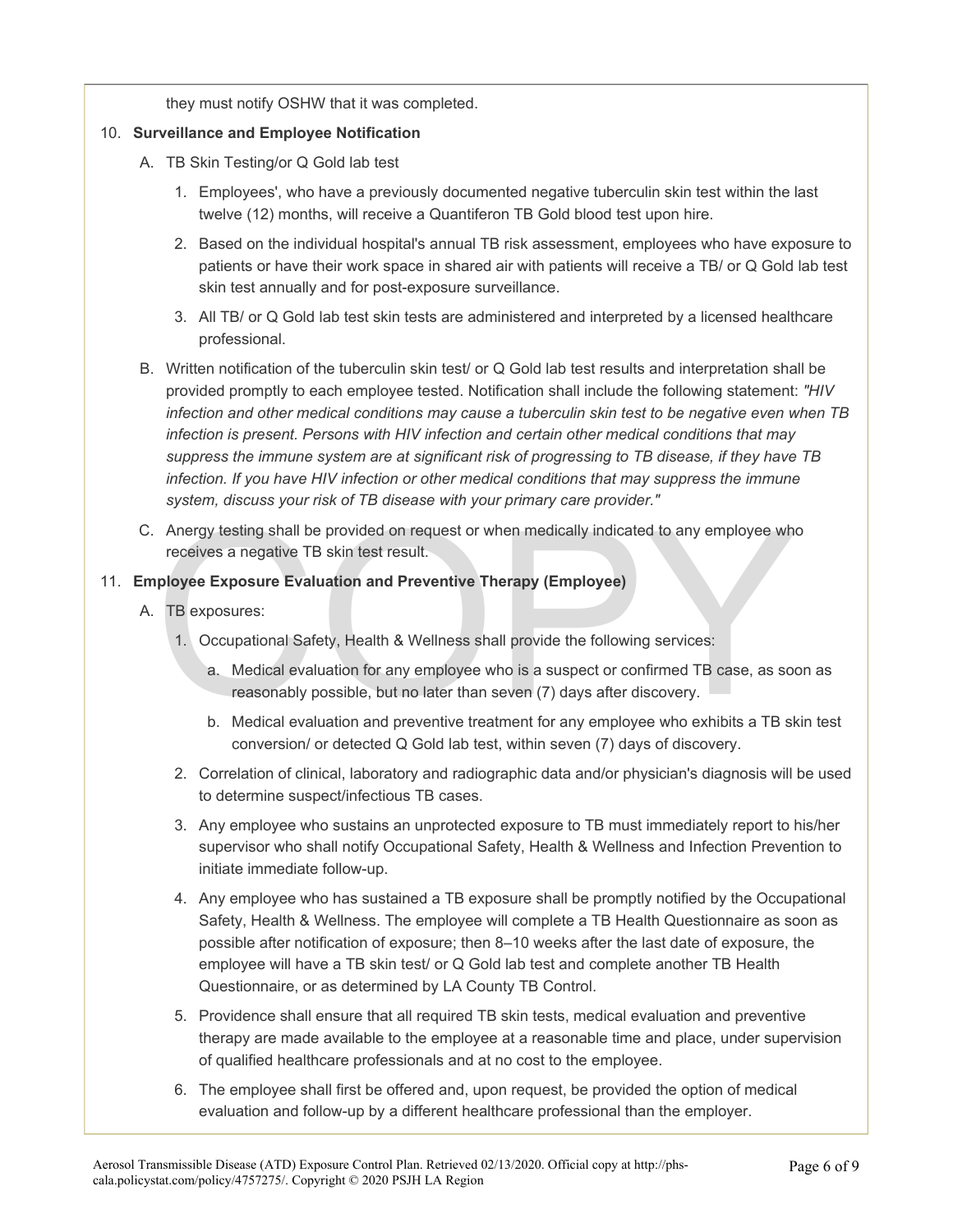- B. See Occupational Safety, Health & Wellness policy & procedure for the criteria for healthcare workers beginning or returning to work after TB disease is suspected or confirmed. See policy CA-HR 4011
- 12. **Aerosol Transmissible Disease Exposure Investigation (***Staff and Patient***)** 
	- A. Notification of staff Exposure:
		- 1. Infection Prevention notifies OSHW and involved department manager(s).
		- 2. Department manager or designee provides a list of employees who may have been exposed.
		- 3. OSHW notifies employees and screens for exposure, including contract personnel, students, physicians, and volunteers.
		- 4. If the diagnosis is ruled out, or if all appropriate PPE was used and no exposure is determined there will be no further action.
		- 5. Staff that experiences a medical removal from work after an exposure to an ATD will continue to be paid as though they worked.
	- B. Notification of patient exposure:
		- 1. Infection Prevention develops a list of potentially exposed patients and reviews the list with the appropriate managers.
		- 2. Infection Prevention will telephone patients first to notify them of exposure, and then follow up with a letter, if necessary.
		- 3. Infection Prevention will notify the exposed patient's treating physician of the exposure.
		- 4. Infection Prevention will work with Interpreter services for voice contact as necessary.

#### 13. **Notification of reportable Aerosol Transmissible Diseases (***RATDs***)**

- A. See appendix A for list of reportable diseases (*RATDs*)
- 2. Infection Prevention will telephone patients first to notify them of exposure, and then followith a letter, if necessary.<br>3. Infection Prevention will notify the exposed patient's treating physician of the exposure.<br>4. B. Infection Prevention will notify the appropriate public health agencies of any patient with diagnosed RATD.
- C. Occupational Safety, Health & Wellness will notify employees, physicians, contract personnel and employers of other workers who might have been exposed (*ex: first responders, EMS, police, fire department personnel, etc*) to the extent that the information is available in our records.

#### 14. **Training**

- A. ATD prevention training shall be provided to all employees before assignment to work which is reasonably anticipated to involve exposure to a suspect or confirmed infectious ATD case.
- B. Materials for employee ATD prevention training must be appropriate in content and vocabulary for the educational level, literacy skills, and language ability of the employee.
- C. Training shall address the following subjects:
	- 1. Identification of individuals at increased risk for ATDs
	- 2. Modes of ATD transmission and the difference between TB infection and disease
	- 3. Symptoms and consequences of ATDs
	- 4. The hospital and the employee's responsibilities and the hospital's policies and procedures to prevent ATD exposure, including an explanation of the employer's ATD Control Plan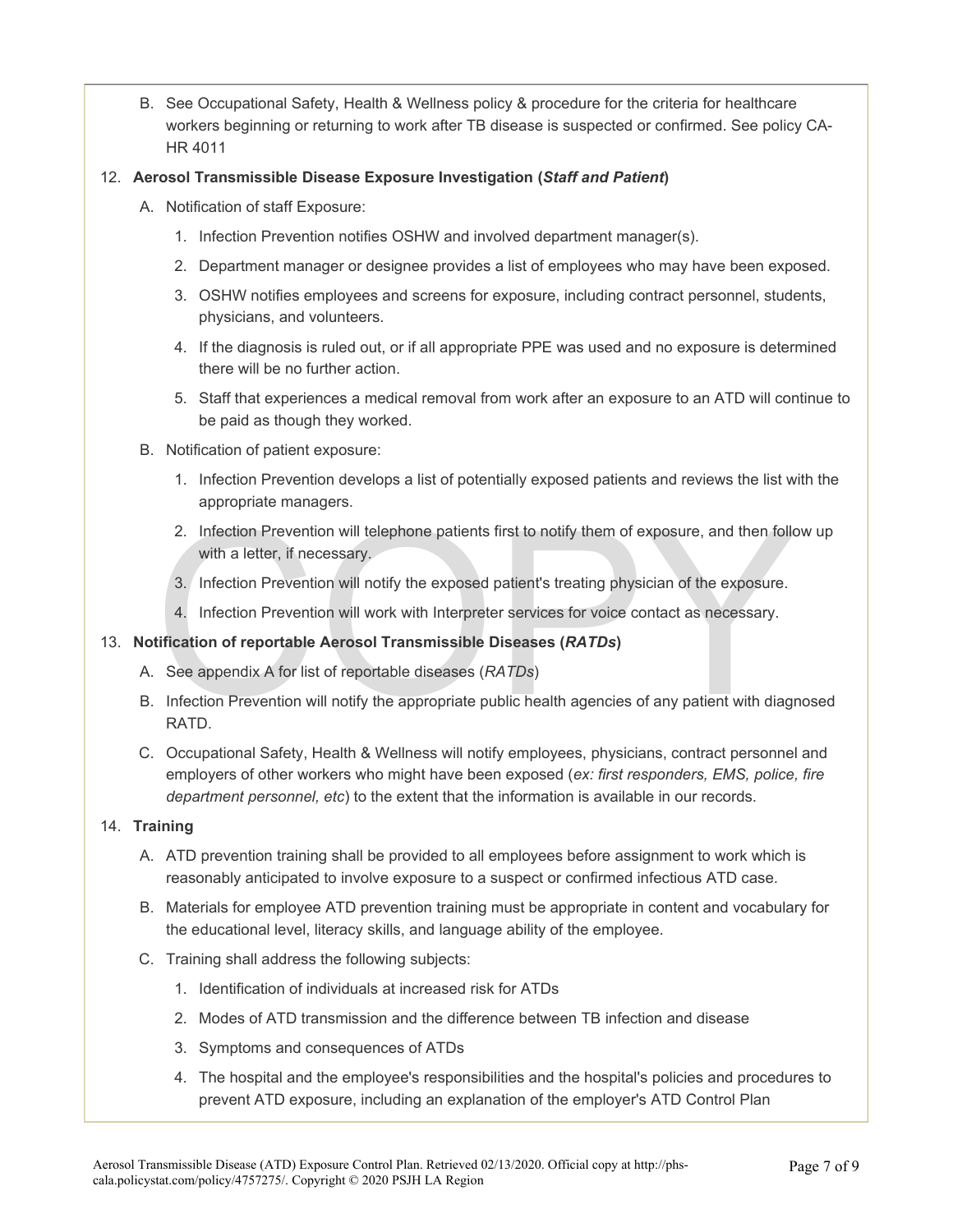- 5. Use and limitation of all methods used by the hospital to prevent ATD exposure
- 6. TB surveillance, including the criteria used to determine whether a tuberculin skin test result is positive, and the effect of HIV infection and other medical conditions on the interpretation of the result
- D. Training shall be conducted in a manner that informs employees of where to go to ask questions and receive answers.
- E. Training shall be repeated at least annually.

#### 15. **Recordkeeping**

- A. Occupational Safety, Health & Wellness shall document all TB skin tests, including the name or other identifier of the person tested, the date of the test, the result of the test in millimeters of induration, and the interpretation of the result.
- B. Occupational Safety, Health & Wellness shall document all exposure incidents, including the name or other identifier of the employee exposed, the date and location of the incident, a detailed description of the incident, all follow-up evaluation and treatment, and steps taken for prevention of such exposures.
- C. All employee tuberculin skin test conversions (*except pre-employment screening*) and diagnosed cases of TB shall be recorded on the log of occupational injuries and illness (*Cal/OSHA 300 Log*).
- D. Providence shall document:
	- 1. All training provided, including the employee's name or other identifier, training dates and training provider.
	- 2. Training documentation shall be maintained for at least three (3) years.
	- 3. All periodic testing of isolation rooms, enclosures and units.
- Training providence shall document:<br>
1. All training provided, including the employee's name or other identifier, training dates and<br>
1. All training provider.<br>
2. Training documentation shall be maintained for at least th E. All documentation required shall be made available upon request to the Division of Occupational Safety and Health, the California Department of Health Services and the National Institute for Occupational Safety and Health for examination and copying.

#### 16. **TB Risk Assessment**

- A. A risk assessment, following the CDC Guidelines, will be performed annually using PPD conversion rates for employees, including any clusters of conversions in a specific area.
- B. Based on this assessment and following CDC Guidelines, a risk level will be assigned (e*.g., low, medium or high*). Within the limitations of each physical plant, the optimum TB control program will be formulated for this risk level.

#### 17. **Evaluation**

A. This plan will be evaluated for its effectiveness at least annually by the Infection Prevention Committee, and any necessary changes made based on analysis of tuberculin skin test conversion data and exposures.

## **REFERENCE(S)/RELATED POLICIES**

#### References:

- Guidelines for Preventing the Transmission of Mycobacterium Tuberculosis in Health-Care Settings, 2005
- NIOSH: TB Respiratory Protection Program in Health Care Facilities, 1999